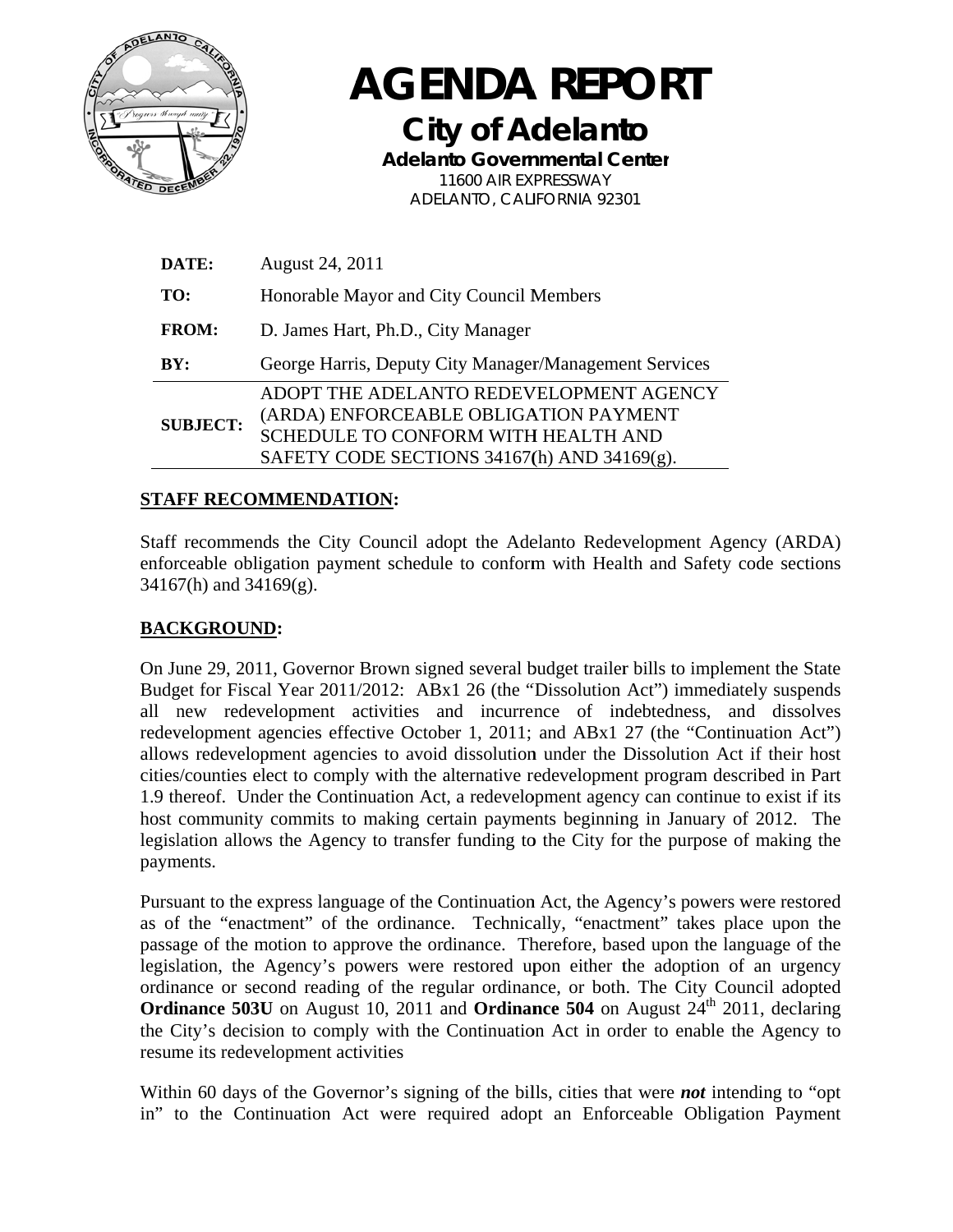Schedule ("EOPS" or "Schedule"). The Schedule is required to list all of a redevelopment agency's monetary obligations that are "enforceable" within the meaning of the Dissolution Act. The list is to include:

(A) The project name associated with the obligation.

(B) The payee.

 (C) A short description of the nature of the work, product, service, facility, or other thing of value for which payment is to be made.

(D) The amount of payments obligated to be made, by month, through December 2011.

Certain types of payment schedules (e.g., schedules for bond payments and employee costs) may be aggregated. The Schedule must be adopted at a public meeting and shall be posted on the agency's or host community's website. Once adopted, the Schedule may be amended at any public meeting of the agency. After adoption or amendment, the Schedule is to be provided to the county auditor-controller, the State Controller, and the Department of Finance.

Based upon the entire statutory scheme signed by the Governor, if a city chose to adopt an opt-in ordinance, it was not subject to the requirement to adopt an Enforceable Obligation Payment Schedule. For this reason, Agency staff had not anticipated preparing or presenting such a schedule.

The California Redevelopment Association, the League of California Cities, and two cities filed a legal challenge to Dissolution Act and the Continuation Act directly in the California Supreme Court. On August 11th, the Court issued an order indicating that it would exercise jurisdiction over the lawsuit. The Court set an expedited briefing schedule to allow it to decide the case before the first payment is due in January 2012. The Court also stayed the effectiveness of all of the Continuation Act, and some of the Dissolution Act. Unfortunately, the portion of the Dissolution Act that was not stayed creates uncertainties. Specifically, while the Court appears to have suspended the effect of the statute requiring the preparation and adoption of the Enforceable Obligation Payment Schedule, it left intact the following provision contained in Health and Safety Code Section 34167(h), which provides:

After the enforceable obligation payment schedule is adopted pursuant to Section 34169, or after 60 days from the effective date of this part [June 29, 2011], whichever is sooner, the agency shall not make a payment unless it is listed in an adopted enforceable obligation payment schedule, other than payments required to meet obligations with respect to bonded indebtedness.

Under the totality of the legislative scheme, this provision would not have applied to the Agency because it intended to "opt in" under the Continuation Act. However, since the legislation under which it opted in is now on hold, the concern is that if no Schedule is adopted, one could argue that the Agency could make no payments after August 29, 2011. While this would be an absurd result, since the City had already taken the steps to opt in, Agency staff and Agency Counsel do not wish to run the risk that payments made without such a list could be challenged at a later date. For this reason, Agency staff recommend that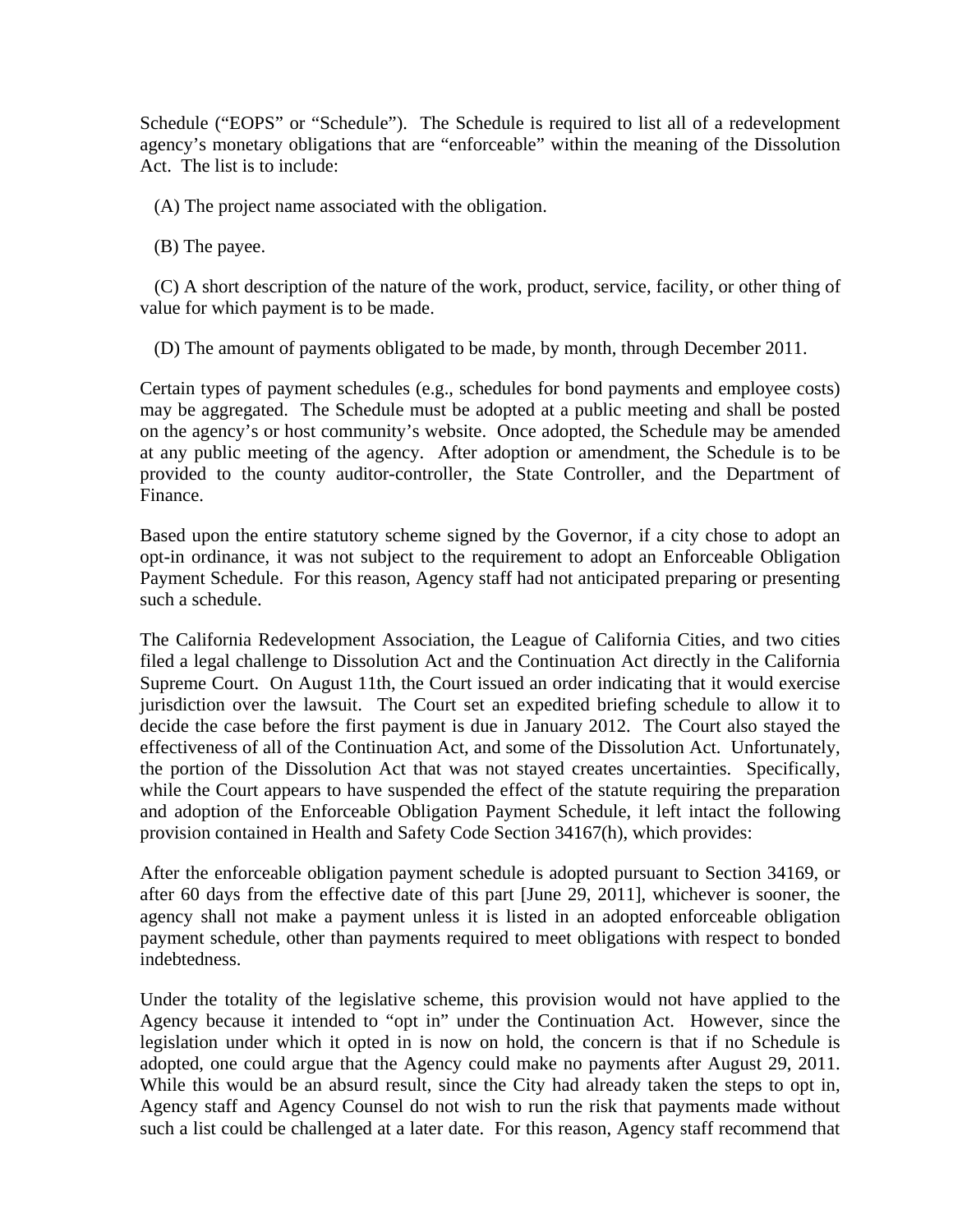the Agency Board of Directors adopt the Schedule, which may be amended at a later meeting if necessary to add or modify any enforceable obligations that would be subject to Agency payments.

## **FINDINGS AND ALTERNATIVES:**

The alternatives available to the Agency Board include:

- 1. Adopt the Agency's Enforceable Obligation Payment Schedule to conform with Health and Safety Code Sections 34167(h) and 34169(g); or
- 2. Do not adopt the Agency's Enforceable Obligation Payment Schedule; or
- 3. Provide staff with alternative direction.

### **FISCAL IMPACT**:

None for this action. The purpose of adopting the Enforceable Obligation Payment Schedule is to ensure that the Agency may be able to continue to make certain payment.

## **ATTACHMENTS:**

1. Enforceable Obligation Payment Schedule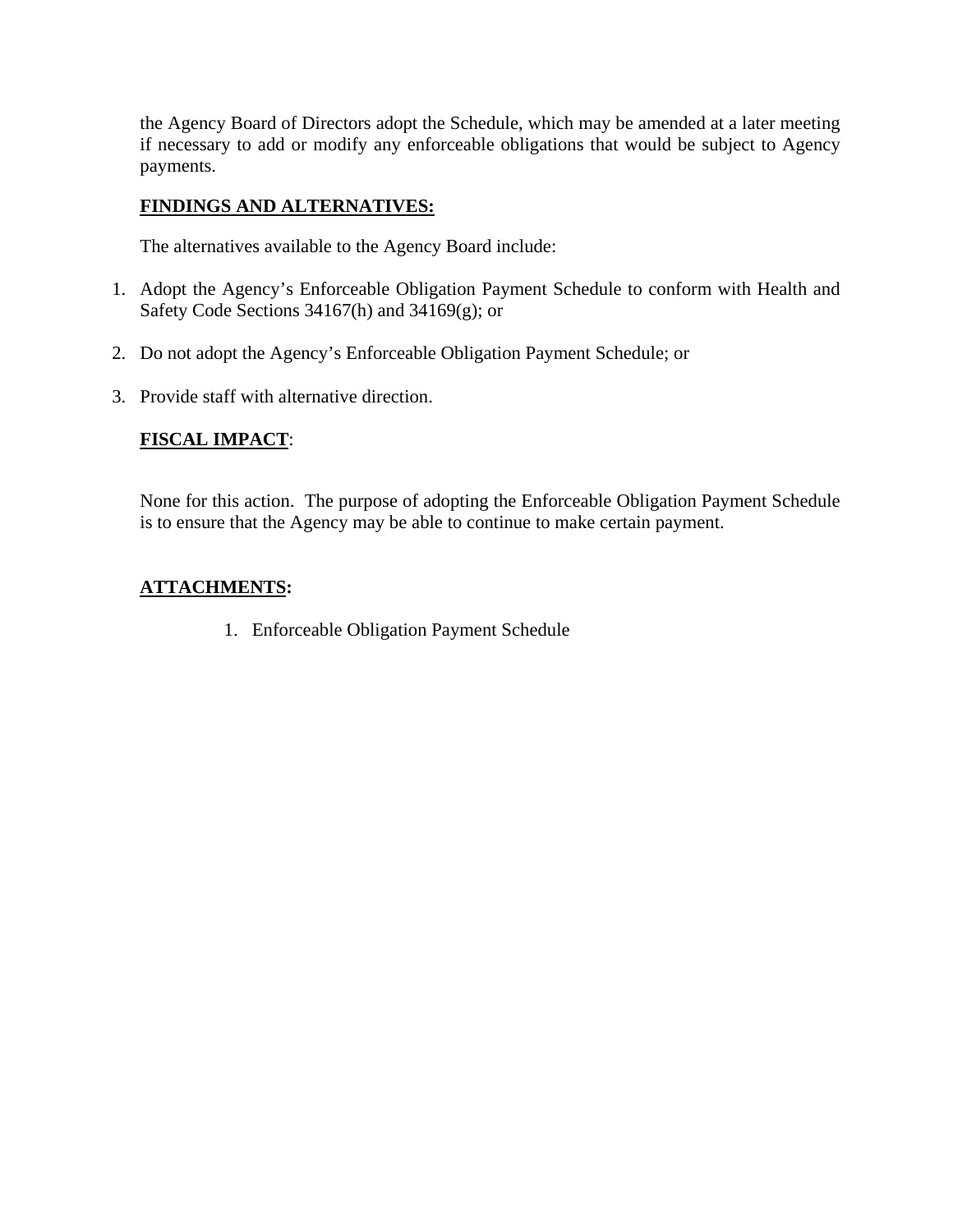#### **Name of Redevelopment Agency: of Redevelopment Agency:** Page 1 of 2 Pages **Adelanto Redevelopment AgencyProject Area(s) All**

#### **ENFORCEABLE OBLIGATION PAYMENT Per AB 26 ‐ Section 34167 and 34169 (\*)**

|     |                                              |                                |                                                       |                           | <b>Payments by Month</b>         |       |                        |        |            |                               |              |              |
|-----|----------------------------------------------|--------------------------------|-------------------------------------------------------|---------------------------|----------------------------------|-------|------------------------|--------|------------|-------------------------------|--------------|--------------|
|     |                                              |                                |                                                       | <b>Total Outstanding</b>  | <b>Total Due During</b>          |       |                        |        |            |                               |              |              |
|     | <b>Project Name / Debt Obligation</b>        | Payee                          | <b>Description</b>                                    | <b>Debt or Obligation</b> | <b>Fiscal Year</b>               | Aug** | Sept                   | Oct    | Nov        | Dec                           | Total        |              |
|     |                                              |                                |                                                       |                           |                                  |       |                        |        |            |                               |              |              |
|     | Adelanto Improvement Project, Tax Allocation |                                |                                                       |                           |                                  |       |                        |        |            |                               |              |              |
|     | Bonds, Issue 1993B                           | Trustee - Union Bank and Trust | Finance Costs of Redevelopment Plan Implementation    | 10,205,000.00 \$          | 1,146,950.00                     |       |                        |        |            | 881,162.50 \$                 |              | 881,162.50   |
|     | Adelanto Public Financing Authority, Local   |                                |                                                       |                           |                                  |       |                        |        |            |                               |              |              |
|     | Agency Taxable Subordinated Revenue Bonds    |                                |                                                       |                           |                                  |       |                        |        |            |                               |              |              |
|     | 1995 Series A                                | Trustee - Union Bank and Trust | <b>Various Agency Activities</b>                      | 2,590,000.00 \$           | 202.020.00                       |       | 108,780.00             |        |            |                               |              | 108.780.00   |
|     | Adelanto Public Financing Authority, Local   |                                |                                                       |                           |                                  |       |                        |        |            |                               |              |              |
|     | Agency Second Subordinated Revenue Bonds     |                                |                                                       |                           |                                  |       |                        |        |            |                               |              |              |
|     | 1995 Series B                                | Trustee - Union Bank and Trust | <b>Various Agency Activities</b>                      | 14,275,000.00 \$          | 1,369,680.00                     |       | 855,780.00             |        |            |                               |              | 855,780.00   |
|     | Adelanto Public Financing Authority, Local   |                                |                                                       |                           |                                  |       |                        |        |            |                               |              |              |
|     | Agency Third Subordinated Revenue Bonds      |                                |                                                       |                           |                                  |       |                        |        |            |                               |              |              |
|     | 1995 Series C                                | Trustee - Union Bank and Trust | Various Agency Activities                             | 13,905,492.00 \$          | 1,027,331.00                     |       |                        |        | 503,539.00 |                               |              | 503,539.00   |
|     | Adelanto Improvement Project Area No. 3,     |                                |                                                       |                           |                                  |       |                        |        |            |                               |              |              |
|     | 2007 Tax Allocation Bonds                    | Trustee - Union Bank and Trust | Economic Development along HWY 395 and Seneca         | 3,280,000.00              | 251,869.00                       |       | 154,037.50             |        |            |                               |              | 154,037.50   |
|     |                                              |                                |                                                       |                           |                                  |       |                        |        |            |                               |              |              |
|     | County of San Bernardino Tax increment Loan  | County of San Bernardino       | Tax Increment Loan per Settlement and Loan Agreement  | 19,588,050.00 Surplus TI  |                                  |       |                        |        |            |                               |              |              |
|     |                                              |                                |                                                       |                           | Surplus TI                       |       |                        |        |            |                               |              |              |
|     | Intermountain Power Agency Settlement        |                                |                                                       |                           | Subordinate to                   |       |                        |        |            |                               |              |              |
|     | Agreeement                                   | Intermountain Power Agency     | Settlement Agreement                                  | 1,989,390.00 County of SB |                                  |       |                        |        |            |                               |              |              |
|     |                                              |                                |                                                       |                           | Surplus TI                       |       |                        |        |            |                               |              |              |
|     |                                              |                                |                                                       |                           | Subordinate to                   |       |                        |        |            |                               |              |              |
|     |                                              |                                |                                                       |                           | County of SB &                   |       |                        |        |            |                               |              |              |
|     | Note Payable to City of Adelanto             | City of Adelanto               | Note Payable to Adelanto for original formation costs |                           | 2,524,243.00 Intermountain       |       |                        |        |            |                               |              |              |
|     |                                              |                                |                                                       |                           |                                  |       |                        |        |            |                               |              |              |
| 10) |                                              |                                |                                                       |                           |                                  |       |                        |        |            |                               |              |              |
| 11) |                                              |                                |                                                       |                           |                                  |       |                        |        |            |                               |              |              |
|     | Totals - This Page                           |                                |                                                       | 68,357,175.00             | 3,997,850.00 \$<br><sup>\$</sup> |       | 1,118,597.50 \$        | $\sim$ | 503,539.00 | 881,162.50                    |              | 2,503,299.00 |
|     | <b>Totals - Other Obligations</b>            |                                |                                                       |                           | 1,697,475.04 \$                  |       | $\sim$ $\sim$          | $\sim$ |            | 1,697,475.04<br>S.            |              | 1,697,475.04 |
|     | <b>Totals - All Pages</b>                    |                                |                                                       | 68,357,175.00 \$          | 5,695,325.04 \$                  |       | $-$ \$ 1,118,597.50 \$ |        |            | 503,539.00 \$ 2,578,637.54 \$ | 4,200,774.04 |              |

\* This Enforceable Obligation Payment Schedule (EOPS) is to be adopted by the redevelopment agency no later than late August. It is valid through 12/31/11. It is the basis for the Preliminary Draft

Recognized Obligation Payment Schedule (ROPS), which must be prepared by the dissolving Agency by 9/30/11. (The draft ROPS must be prepared by the Successor Agency by 11/30/11.)<br>If an agency adopts a continuation ordinance

\*\* Include only payments to be made after the adoption of the EOPS.